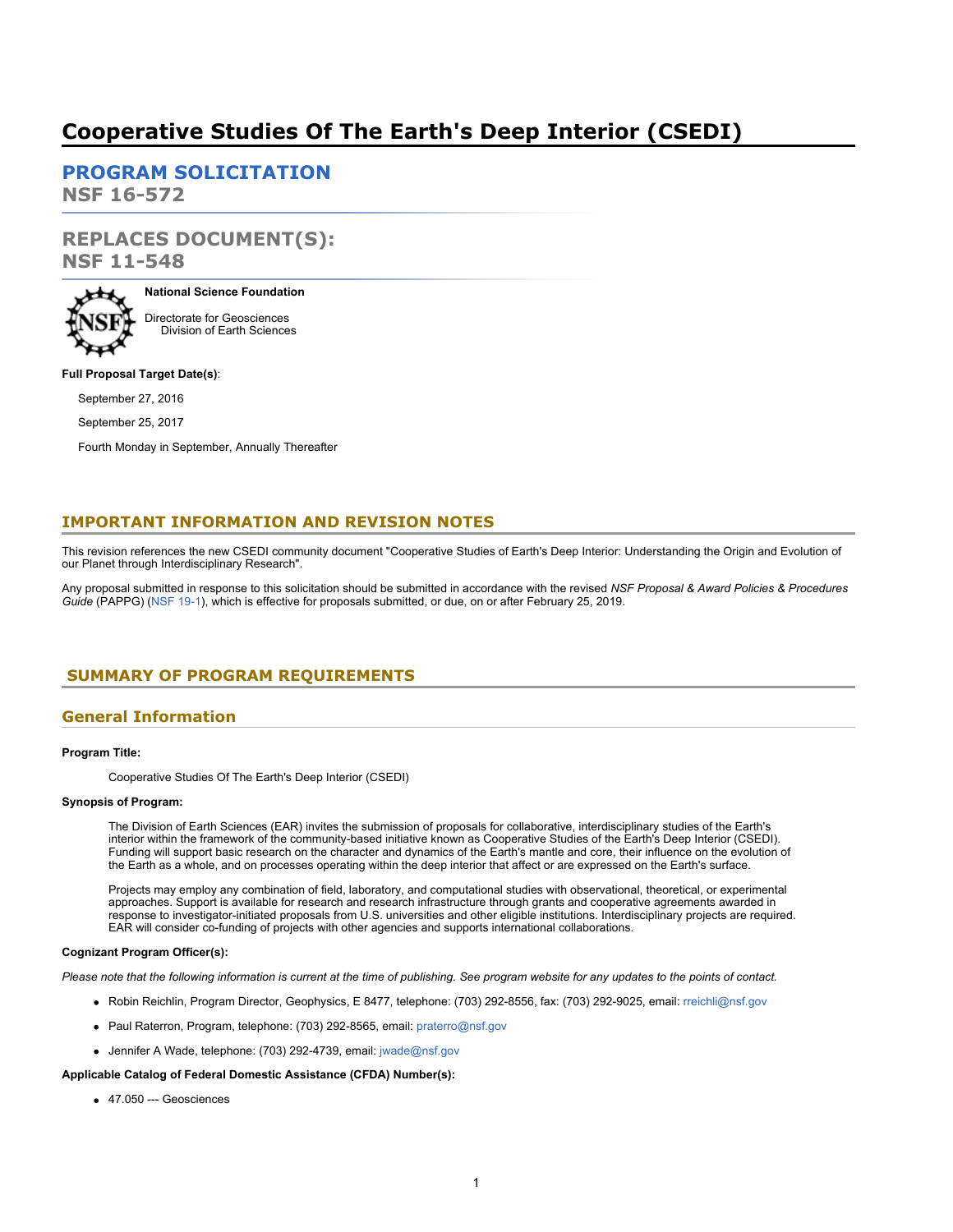## **Award Information**

**Anticipated Type of Award:** Standard Grant or Continuing Grant or Cooperative Agreement

**Estimated Number of Awards:** 5 to 10

awards are expected, depending on award amounts

**Anticipated Funding Amount:** \$2,000,000

per year, pending availability of funds

### **Eligibility Information**

#### **Who May Submit Proposals:**

Proposals may only be submitted by the following:

- Institutions of Higher Education (IHEs) Two- and four-year IHEs (including community colleges) accredited in, and having a campus located in the US, acting on behalf of their faculty members. Special Instructions for International Branch Campuses of US IHEs: If the proposal includes funding to be provided to an international branch campus of a US institution of higher education (including through use of subawards and consultant arrangements), the proposer must explain the benefit(s) to the project of performance at the international branch campus, and justify why the project activities cannot be performed at the US campus.
- Non-profit, non-academic organizations: Independent museums, observatories, research labs, professional societies and similar organizations in the U.S. associated with educational or research activities.

#### **Who May Serve as PI:**

There are no restrictions or limits.

#### **Limit on Number of Proposals per Organization:**

There are no restrictions or limits.

#### **Limit on Number of Proposals per PI or Co-PI:**

There are no restrictions or limits.

### **Proposal Preparation and Submission Instructions**

#### **A. Proposal Preparation Instructions**

- **Letters of Intent:** Not required
- **Preliminary Proposal Submission:** Not required
- **Full Proposals:**
	- Full Proposals submitted via FastLane: *NSF Proposal and Award Policies and Procedures Guide* (PAPPG) guidelines apply. The complete text of the PAPPG is available electronically on the NSF website at: [https://www.nsf.gov/publications/pub\\_summ.jsp?](https://www.nsf.gov/publications/pub_summ.jsp?ods_key=pappg) [ods\\_key=pappg.](https://www.nsf.gov/publications/pub_summ.jsp?ods_key=pappg)
	- Full Proposals submitted via Research.gov: *NSF Proposal and Award Policies and Procedures Guide* (PAPPG) guidelines apply. The complete text of the PAPPG is available electronically on the NSF website at: [https://www.nsf.gov/publications/pub\\_summ.jsp?](https://www.nsf.gov/publications/pub_summ.jsp?ods_key=pappg) [ods\\_key=pappg.](https://www.nsf.gov/publications/pub_summ.jsp?ods_key=pappg)
	- Full Proposals submitted via Grants.gov: *NSF Grants.gov Application Guide: A Guide for the Preparation and Submission of NSF Applications via Grants.gov* guidelines apply (Note: The *NSF Grants.gov Application Guide* is available on the Grants.gov website and on the NSF website at: [https://www.nsf.gov/publications/pub\\_summ.jsp?ods\\_key=grantsgovguide](https://www.nsf.gov/publications/pub_summ.jsp?ods_key=grantsgovguide)).

#### **B. Budgetary Information**

**Cost Sharing Requirements:**

Inclusion of voluntary committed cost sharing is prohibited.

**Indirect Cost (F&A) Limitations:**

Not Applicable

**Other Budgetary Limitations:**

Other budgetary limitations apply. Please see the full text of this solicitation for further information.

#### **C. Due Dates**

**Full Proposal Target Date(s)**: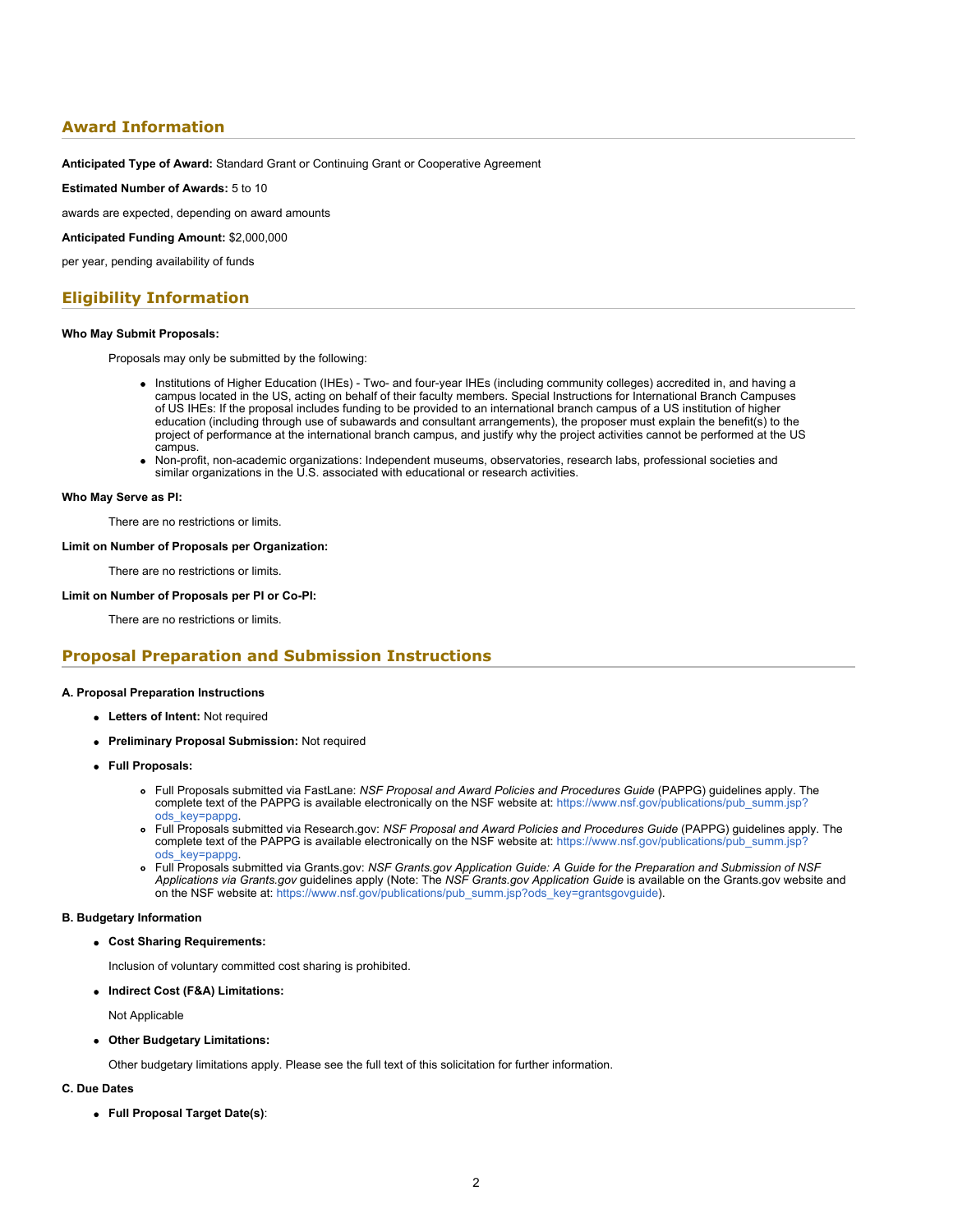September 27, 2016 September 25, 2017 Fourth Monday in September, Annually Thereafter

## **Proposal Review Information Criteria**

#### **Merit Review Criteria:**

National Science Board approved criteria. Additional merit review considerations apply. Please see the full text of this solicitation for further information.

### **Award Administration Information**

**Award Conditions:**

Standard NSF award conditions apply.

#### **Reporting Requirements:**

Standard NSF reporting requirements apply.

### <span id="page-2-0"></span>**TABLE OF CONTENTS**

#### **[Summary of Program Requirements](#page-0-0)**

- I. **[Introduction](#page-2-1)**
- II. **[Program Description](#page-3-0)**
- III. **[Award Information](#page-3-1)**
- IV. **[Eligibility Information](#page-3-2)**
- V. **[Proposal Preparation and Submission Instructions](#page-4-0)**
	- A. [Proposal Preparation Instructions](#page-4-0)
	- B. [Budgetary Information](#page-4-1) C. [Due Dates](#page-4-2)
	-
	- D. [FastLane/Research.gov/Grants.gov Requirements](#page-5-0)
- VI. **[NSF Proposal Processing and Review Procedures](#page-5-1)**
	- A. [Merit Review Principles and Criteria](#page-6-0)
	- B. [Review and Selection Process](#page-7-0)
- VII. **[Award Administration Information](#page-7-1)**
	- A. [Notification of the Award](#page-7-2)
	- B. [Award Conditions](#page-7-3)
	- C. [Reporting Requirements](#page-7-4)
- VIII. **[Agency Contacts](#page-8-0)**
- IX. **[Other Information](#page-8-1)**

## <span id="page-2-1"></span>**I. INTRODUCTION**

CSEDI is a community initiative originally organized by members of the SEDI (Studies of the Earth's Deep Interior) committee of the IUGG (International Union of Geodesy and Geophysics) and the SEI (Studies of the Earth's Interior) committee of the American Geophysical Union. The latest community science plan (2016) lays out the state of the science and articulates the scientific objectives for the next decade. This initiative grew out of the realization that many important problems related to the Earth's interior require an interdisciplinary approach. The program invites creative proposals that address the state and dynamics of the Earth's interior, and utilize the most advanced computational, experimental, analytical, and observational techniques. Ultimately, the goal of such efforts is to determine as quantitatively as possible how the Earth's interior works, and how processes in the Earth's deep interior control the structure and evolution of our planet over time.

Societally relevant applications of CSEDI's research are wide-ranging, such as helping improve our understanding of planetary processes that led to habitability in the Earth and other planets; probability of natural hazards; ore and mineral concentrations; and distribution of energy resources.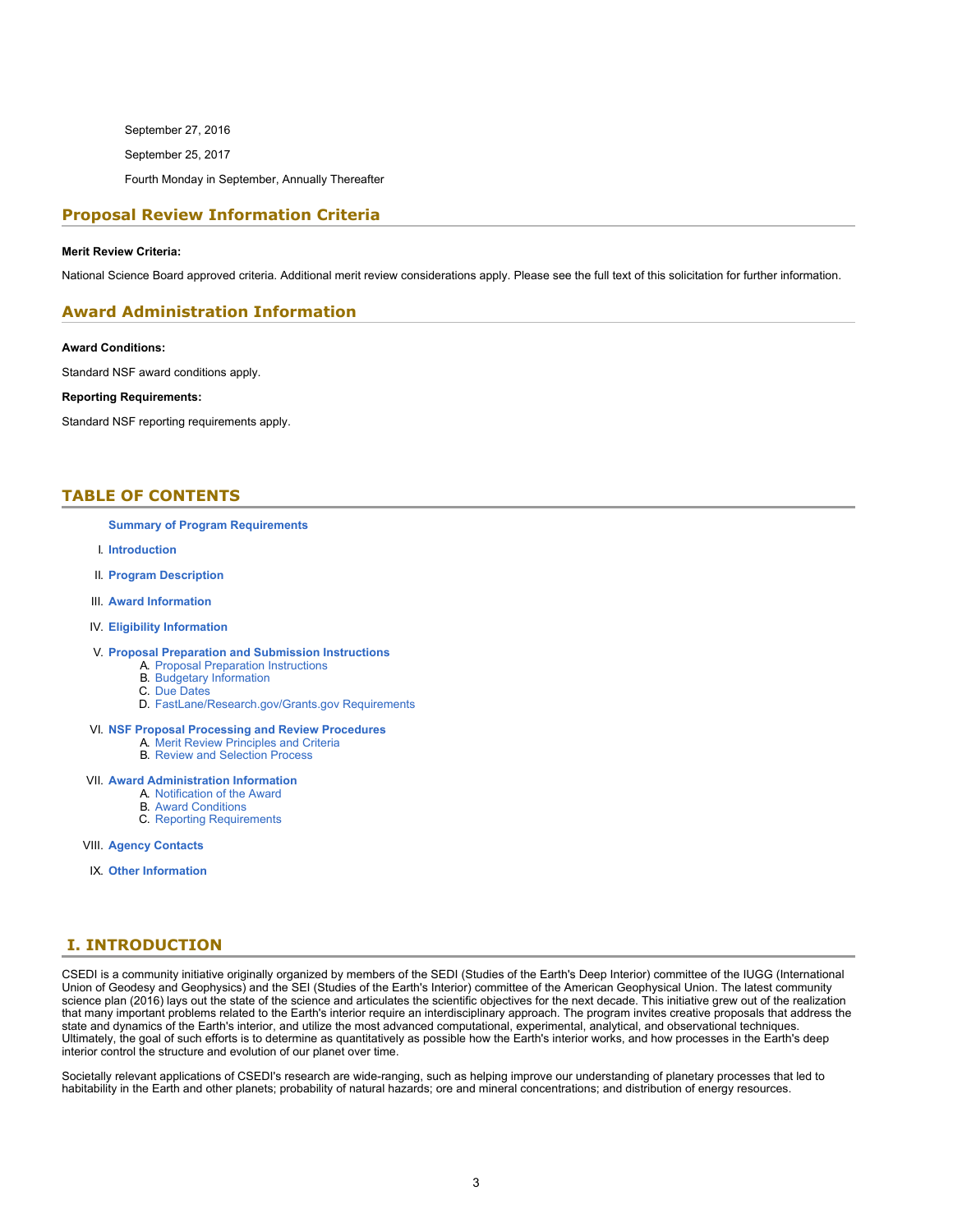## <span id="page-3-0"></span>**II. PROGRAM DESCRIPTION**

The opportunity for rapid progress in this research activity derives from advances in several geophysical and geochemical disciplines and their associated community-based infrastructure for research (e.g. COMPRES, CIG, IRIS, IEDA) and education (CIDER). The EarthScope Program has provided unprecedented seismic data sets that enable global-scale seismic imaging of the Earth's deep interior that provides insights into the convective and thermal patterns in the mantle and core. Advances in high pressure mineral physics and community infrastructure enable direct laboratory and computational investigations of the pressure-temperature-composition and mechanical properties of the deep interior. Isotopic measurements of crustal and mantle-derived rocks reveal chemical signatures that indicate linkages between the surface and the deep interior of the Earth. Modeling of the Earth's dynamo has illuminated possible relations between convection in the Earth's core and structures in the lowermost mantle. Geodetic techniques have provided new probes of the deep interior. Advances in computational techniques and infrastructure allow complex simulations of flow and convection in the mantle and core. Individually these are all important advances, but the aim of this funding opportunity is to link these advances into coordinated and integrated studies that will allow significant new insights into an understanding of the processes operating in the deep interior and how they govern the evolution of Earth as a planet. New technologies available to the community, coupled with unprecedented amounts of observational data call for a bold approach to future CSEDI research. CSEDI can realistically aim for a broad understanding of Earth's inner dynamics, incorporating core evolution, mantle convection, the driving forces of plate tectonics, and the interaction between the interior, oceans and atmosphere over Earth's history. The CSEDI program also encourages proposals that include educational activities that foster the training of the next generation of scientists in an interdisciplinary environment.

The 2016 CSEDI Community document, ["Understanding the Origin and Evolution of our Planet Through Interdisciplinary Research](https://www.nsf.gov/cgi-bin/goodbye?http://csedi.org/2016_Report/CSEDI_Report_2016.pdf)" [\(www.csedi.org](https://www.nsf.gov/cgi-bin/goodbye?http://www.csedi.org/)), outlines a framework for making advances on three broad themes:

- 1. Early Earth: Formation and Evolution
	- Planetary Formation and Composition
	- Magma Ocean and Core Formation
	- Core-Mantle Interactions Chemistry and Dynamic Consequences  $\bullet$
	- Early Environment and Onset of Plate Tectonics  $\bullet$
	- Origin of the Earth's Inner Core and Geodyamo
- 2. Deep Earth Engine
	- The Mantle
	- The Core-Mantle Boundary Region
	- The Core
- 3. Deep Earth to Surface Interactions
	- Volatile Circulation and its effect on Surface and Interior Conditions
	- Volatiles in the Mantle: Storage, Effects, and Geophysical Observations
	- Improved Constraints on Mantle Redox Variations with Tectonic Domain and Mantle History
	- Volatile Elements in the Core

The above themes are intended to describe the exciting frontiers for deep earth research in a broad sense, and are not intended to be prescriptive in limiting CSEDI proposal topics.

## <span id="page-3-1"></span>**III. AWARD INFORMATION**

**Anticipated Type of Award:** Continuing Grant or Cooperative Agreement or Standard Grant

**Estimated Number of Awards:** 5 to 10 awards are expected, depending on award amounts

**Anticipated Funding Amount:** up to \$2,000,000 per year, pending availability of funds

## <span id="page-3-2"></span>**IV. ELIGIBILITY INFORMATION**

#### **Who May Submit Proposals:**

Proposals may only be submitted by the following:

- Institutions of Higher Education (IHEs) Two- and four-year IHEs (including community colleges) accredited in, and having a campus located in the US, acting on behalf of their faculty members. Special Instructions for International Branch Campuses of US IHEs: If the proposal includes funding to be provided to an international branch campus of a US institution of higher education (including through use of subawards and consultant arrangements), the proposer must explain the benefit(s) to the project of performance at the international branch campus, and justify why the project activities cannot be performed at the US campus.
- Non-profit, non-academic organizations: Independent museums, observatories, research labs, professional societies and similar organizations in the U.S. associated with educational or research activities.

#### **Who May Serve as PI:**

There are no restrictions or limits.

**Limit on Number of Proposals per Organization:**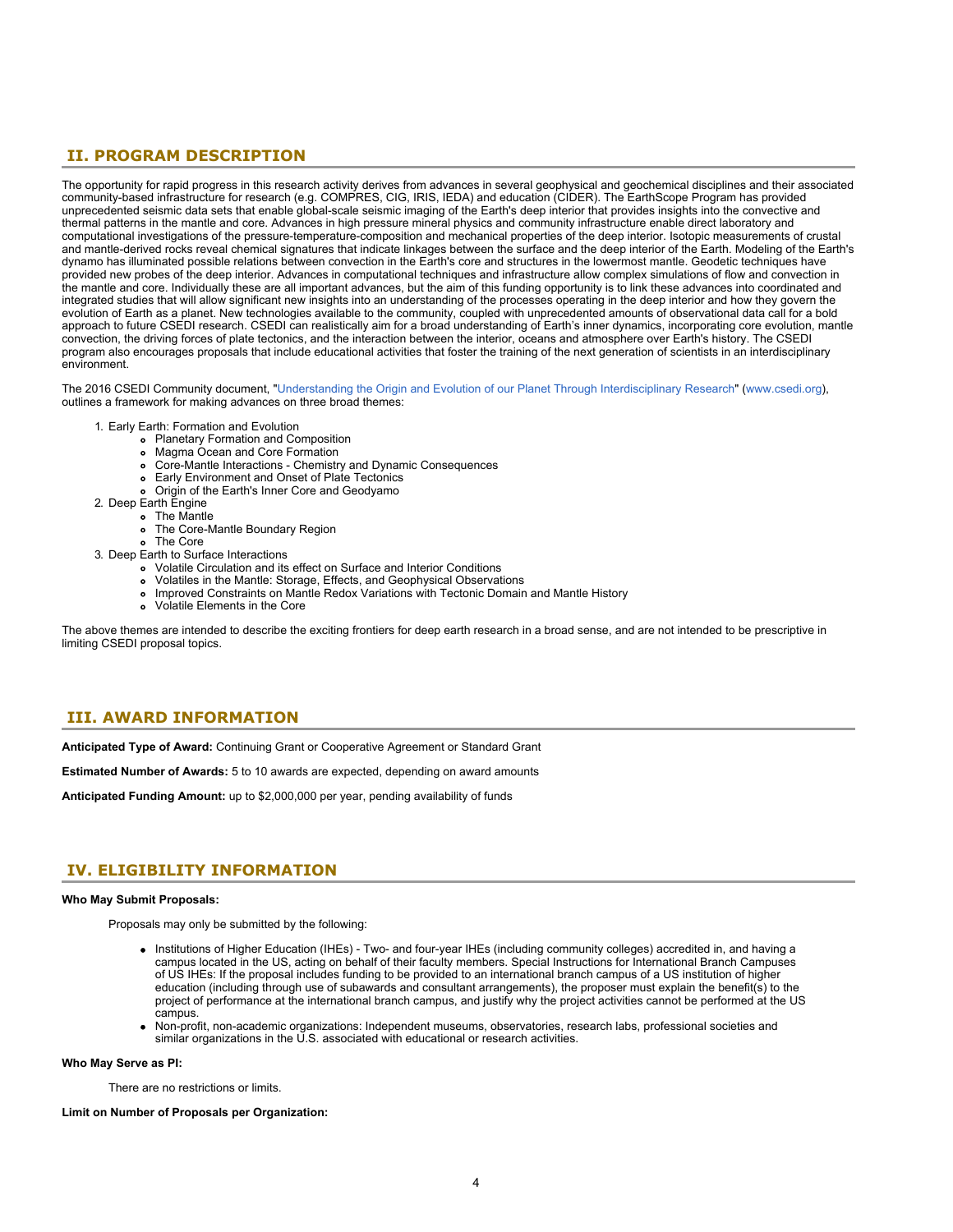There are no restrictions or limits.

#### <span id="page-4-2"></span>**Limit on Number of Proposals per PI or Co-PI:**

There are no restrictions or limits.

#### **Additional Eligibility Info:**

Colleges and universities designated as Undergraduate or Predominantly Undergraduate Institutions should consult the guidelines described in [Facilitating Research at Primarily Undergraduate Institutions.](https://nsf.gov/funding/pgm_summ.jsp?pims_id=5518)

According to [EAR resubmission policy](https://www.nsf.gov/geo/ear/resubmission_policy.jsp), proposals that have been declined are not eligible for resubmission to any other EAR program for one year and must be substantially revised to be considered.

Proposals must involve scientists with different disciplinary expertise located within one institution or collaborating across multiple institutions.

## <span id="page-4-0"></span>**V. PROPOSAL PREPARATION AND SUBMISSION INSTRUCTIONS**

### **A. Proposal Preparation Instructions**

**Full Proposal Preparation Instructions**: Proposers may opt to submit proposals in response to this Program Solicitation via FastLane, Research.gov, or Grants.gov.

- Full proposals submitted via FastLane: Proposals submitted in response to this program solicitation should be prepared and submitted in accordance with the general guidelines contained in the *NSF Proposal & Award Policies & Procedures Guide* (PAPPG). The complete text of the PAPPG is available electronically on the NSF website at: [https://www.nsf.gov/publications/pub\\_summ.jsp?ods\\_key=pappg](https://www.nsf.gov/publications/pub_summ.jsp?ods_key=pappg). Paper copies of the PAPPG may be obtained from the NSF Publications Clearinghouse, telephone (703) 292-7827 or by e-mail from [nsfpubs@nsf.gov](mailto:nsfpubs@nsf.gov). Proposers are reminded to identify this program solicitation number in the program solicitation block on the NSF Cover Sheet For Proposal to the National Science Foundation. Compliance with this requirement is critical to determining the relevant proposal processing guidelines. Failure to submit this information may delay processing.
- Full Proposals submitted via Research.gov: Proposals submitted in response to this program solicitation should be prepared and submitted in accordance with the general guidelines contained in the *NSF Proposal and Award Policies and Procedures Guide* (PAPPG). The complete text of the PAPPG is available electronically on the NSF website at: [https://www.nsf.gov/publications/pub\\_summ.jsp?ods\\_key=pappg](https://www.nsf.gov/publications/pub_summ.jsp?ods_key=pappg). Paper copies of the PAPPG may be obtained from the NSF Publications Clearinghouse, telephone (703) 292-7827 or by e-mail from [nsfpubs@nsf.gov](mailto:nsfpubs@nsf.gov). The Prepare New Proposal setup will prompt you for the program solicitation number.
- Full proposals submitted via Grants.gov: Proposals submitted in response to this program solicitation via Grants.gov should be prepared and submitted in accordance with the *NSF Grants.gov Application Guide: A Guide for the Preparation and Submission of NSF Applications via Grants.gov*. The complete text of the *NSF Grants.gov Application Guide* is available on the Grants.gov website and on the NSF website at: [\(https://www.nsf.gov/publications/pub\\_summ.jsp?ods\\_key=grantsgovguide](https://www.nsf.gov/publications/pub_summ.jsp?ods_key=grantsgovguide)). To obtain copies of the Application Guide and Application Forms Package, click on the Apply tab on the Grants.gov site, then click on the Apply Step 1: Download a Grant Application Package and Application Instructions link and enter the funding opportunity number, (the program solicitation number without the NSF prefix) and press the Download Package button. Paper copies of the Grants.gov Application Guide also may be obtained from the NSF Publications Clearinghouse, telephone (703) 292-7827 or by e-mail from [nsfpubs@nsf.gov](mailto:nsfpubs@nsf.gov).

In determining which method to utilize in the electronic preparation and submission of the proposal, please note the following:

Collaborative Proposals. All collaborative proposals submitted as separate submissions from multiple organizations must be submitted via the NSF FastLane system. PAPPG Chapter II.D.3 provides additional information on collaborative proposals.

See PAPPG Chapter II.C.2 for guidance on the required sections of a full research proposal submitted to NSF. Please note that the proposal preparation instructions provided in this program solicitation may deviate from the PAPPG instructions.

## <span id="page-4-1"></span>**B. Budgetary Information**

#### **Cost Sharing:**

Inclusion of voluntary committed cost sharing is prohibited.

#### **Other Budgetary Limitations:**

Requests for scientific instrumentation and equipment included in standard research proposals generally should not exceed \$50,000. Requests in excess of this amount usually require a separate proposal directly to the Instrumentation and Facilities Program. Contact the Program Director for further details.

#### **C. Due Dates**

**Full Proposal Target Date(s)**: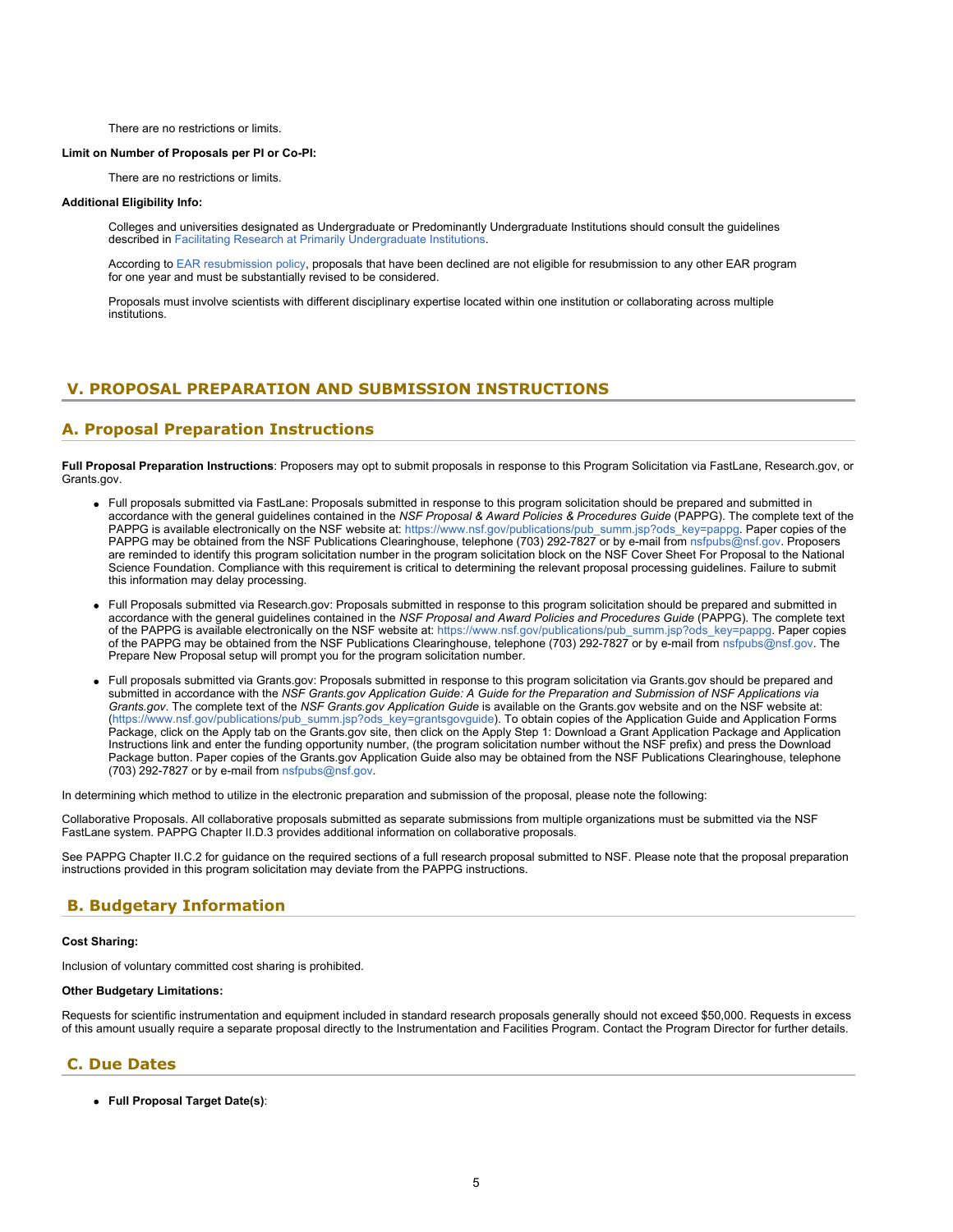September 27, 2016

September 25, 2017

Fourth Monday in September, Annually Thereafter

Exemption to the target date requires pre-approval from one of the Program Officers.

## <span id="page-5-0"></span>**D. FastLane/Research.gov/Grants.gov Requirements**

#### **For Proposals Submitted Via FastLane or Research.gov:**

To prepare and submit a proposal via FastLane, see detailed technical instructions available at: <https://www.fastlane.nsf.gov/a1/newstan.htm>. To prepare and submit a proposal via Research.gov, see detailed technical instructions available at: [https://www.research.gov/research-portal/appmanager/base/desktop?](https://www.research.gov/research-portal/appmanager/base/desktop?_nfpb=true&_pageLabel=research_node_display&_nodePath=/researchGov/Service/Desktop/ProposalPreparationandSubmission.html) [\\_nfpb=true&\\_pageLabel=research\\_node\\_display&\\_nodePath=/researchGov/Service/Desktop/ProposalPreparationandSubmission.html](https://www.research.gov/research-portal/appmanager/base/desktop?_nfpb=true&_pageLabel=research_node_display&_nodePath=/researchGov/Service/Desktop/ProposalPreparationandSubmission.html). For FastLane or Research.gov user support, call the FastLane and Research.gov Help Desk at 1-800-673-6188 or e-mail [fastlane@nsf.gov](mailto:fastlane@nsf.gov) or [rgov@nsf.gov](mailto:rgov@nsf.gov). The FastLane and Research.gov Help Desk answers general technical questions related to the use of the FastLane and Research.gov systems. Specific questions related to this program solicitation should be referred to the NSF program staff contact(s) listed in Section VIII of this funding opportunity.

#### **For Proposals Submitted Via Grants.gov:**

Before using Grants.gov for the first time, each organization must register to create an institutional profile. Once registered, the applicant's organization can then apply for any federal grant on the Grants.gov website. Comprehensive information about using Grants.gov is available on the Grants.gov Applicant Resources webpage: https[://www.grants.gov/web/grants/applicants.html.](https://www.grants.gov/web/grants/applicants.html) In addition, the NSF Grants.gov Application Guide (see link in Section V.A) provides instructions regarding the technical preparation of proposals via Grants.gov. For Grants.gov user support, contact the Grants.gov Contact Center at 1-800-518-4726 or by email: [support@grants.gov.](mailto:support@grants.gov) The Grants.gov Contact Center answers general technical questions related to the use of Grants.gov. Specific questions related to this program solicitation should be referred to the NSF program staff contact(s) listed in Section VIII of this solicitation.

*Submitting the Proposal:* Once all documents have been completed, the Authorized Organizational Representative (AOR) must submit the application to Grants.gov and verify the desired funding opportunity and agency to which the application is submitted. The AOR must then sign and submit the application to Grants.gov. The completed application will be transferred to the NSF FastLane system for further processing.

Proposers that submitted via FastLane or Research.gov may use Research.gov to verify the status of their submission to NSF. For proposers that submitted via Grants.gov, until an application has been received and validated by NSF, the Authorized Organizational Representative may check the status of an application on Grants.gov. After proposers have received an e-mail notification from NSF, Research.gov should be used to check the status of an application.

## <span id="page-5-1"></span>**VI. NSF PROPOSAL PROCESSING AND REVIEW PROCEDURES**

Proposals received by NSF are assigned to the appropriate NSF program for acknowledgement and, if they meet NSF requirements, for review. All proposals are carefully reviewed by a scientist, engineer, or educator serving as an NSF Program Officer, and usually by three to ten other persons outside NSF either as *ad hoc* reviewers, panelists, or both, who are experts in the particular fields represented by the proposal. These reviewers are selected by Program Officers charged with oversight of the review process. Proposers are invited to suggest names of persons they believe are especially well qualified to review the proposal and/or persons they would prefer not review the proposal. These suggestions may serve as one source in the reviewer selection process at the Program Officer's discretion. Submission of such names, however, is optional. Care is taken to ensure that reviewers have no conflicts of interest with the proposal. In addition, Program Officers may obtain comments from site visits before recommending final action on proposals. Senior NSF staff further review recommendations for awards. A flowchart that depicts the entire NSF proposal and award process (and associated timeline) is included in PAPPG Exhibit III-1.

A comprehensive description of the Foundation's merit review process is available on the NSF website at: [https://www.nsf.gov/bfa/dias/policy/merit\\_review/](https://www.nsf.gov/bfa/dias/policy/merit_review/).

Proposers should also be aware of core strategies that are essential to the fulfillment of NSF's mission, as articulated in *[Building the Future: Investing in](https://www.nsf.gov/publications/pub_summ.jsp?ods_key=nsf18045&org=NSF) [Discovery and Innovation - NSF Strategic Plan for Fiscal Years \(FY\) 2018 – 2022](https://www.nsf.gov/publications/pub_summ.jsp?ods_key=nsf18045&org=NSF)*. These strategies are integrated in the program planning and implementation process, of which proposal review is one part. NSF's mission is particularly well-implemented through the integration of research and education and broadening participation in NSF programs, projects, and activities.

One of the strategic objectives in support of NSF's mission is to foster integration of research and education through the programs, projects, and activities it supports at academic and research institutions. These institutions must recruit, train, and prepare a diverse STEM workforce to advance the frontiers of science and participate in the U.S. technology-based economy. NSF's contribution to the national innovation ecosystem is to provide cutting-edge research under the guidance of the Nation's most creative scientists and engineers. NSF also supports development of a strong science, technology, engineering, and mathematics (STEM) workforce by investing in building the knowledge that informs improvements in STEM teaching and learning.

NSF's mission calls for the broadening of opportunities and expanding participation of groups, institutions, and geographic regions that are underrepresented in STEM disciplines, which is essential to the health and vitality of science and engineering. NSF is committed to this principle of diversity and deems it central to the programs, projects, and activities it considers and supports.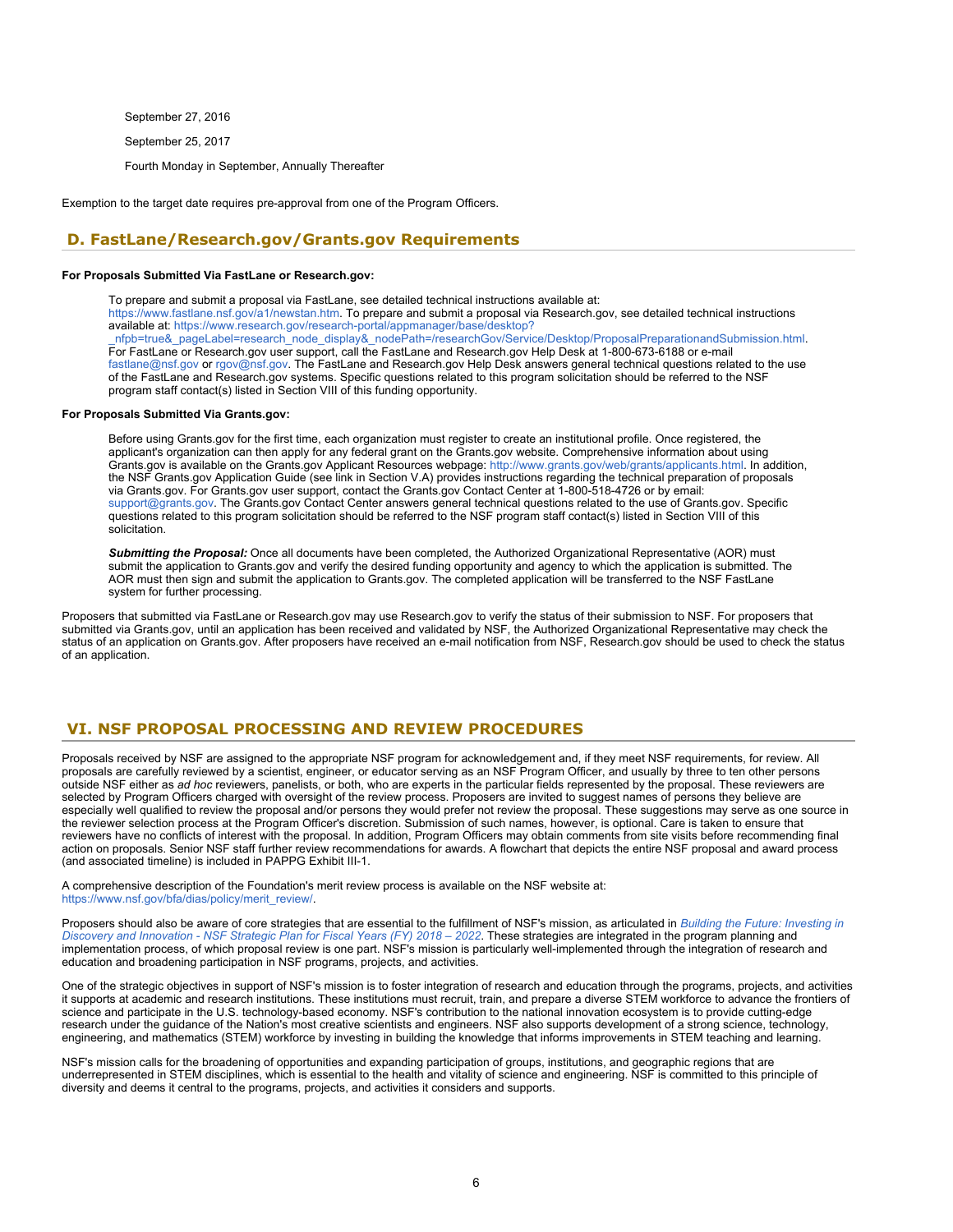## <span id="page-6-0"></span>**A. Merit Review Principles and Criteria**

The National Science Foundation strives to invest in a robust and diverse portfolio of projects that creates new knowledge and enables breakthroughs in understanding across all areas of science and engineering research and education. To identify which projects to support, NSF relies on a merit review process that incorporates consideration of both the technical aspects of a proposed project and its potential to contribute more broadly to advancing NSF's mission "to promote the progress of science; to advance the national health, prosperity, and welfare; to secure the national defense; and for other purposes." NSF makes every effort to conduct a fair, competitive, transparent merit review process for the selection of projects.

#### **1. Merit Review Principles**

These principles are to be given due diligence by PIs and organizations when preparing proposals and managing projects, by reviewers when reading and evaluating proposals, and by NSF program staff when determining whether or not to recommend proposals for funding and while overseeing awards. Given that NSF is the primary federal agency charged with nurturing and supporting excellence in basic research and education, the following three principles apply:

- All NSF projects should be of the highest quality and have the potential to advance, if not transform, the frontiers of knowledge.
- NSF projects, in the aggregate, should contribute more broadly to achieving societal goals. These "Broader Impacts" may be accomplished through the research itself, through activities that are directly related to specific research projects, or through activities that are supported by, but are complementary to, the project. The project activities may be based on previously established and/or innovative methods and approaches, but in either case must be well justified.
- Meaningful assessment and evaluation of NSF funded projects should be based on appropriate metrics, keeping in mind the likely correlation between the effect of broader impacts and the resources provided to implement projects. If the size of the activity is limited, evaluation of that activity in isolation is not likely to be meaningful. Thus, assessing the effectiveness of these activities may best be done at a higher, more aggregated, level than the individual project.

With respect to the third principle, even if assessment of Broader Impacts outcomes for particular projects is done at an aggregated level, PIs are expected to be accountable for carrying out the activities described in the funded project. Thus, individual projects should include clearly stated goals, specific descriptions of the activities that the PI intends to do, and a plan in place to document the outputs of those activities.

These three merit review principles provide the basis for the merit review criteria, as well as a context within which the users of the criteria can better understand their intent.

#### **2. Merit Review Criteria**

All NSF proposals are evaluated through use of the two National Science Board approved merit review criteria. In some instances, however, NSF will employ additional criteria as required to highlight the specific objectives of certain programs and activities.

The two merit review criteria are listed below. **Both** criteria are to be given **full consideration** during the review and decision-making processes; each criterion is necessary but neither, by itself, is sufficient. Therefore, proposers must fully address both criteria. (PAPPG Chapter II.C.2.d(i). contains additional information for use by proposers in development of the Project Description section of the proposal). Reviewers are strongly encouraged to review the criteria, including PAPPG Chapter II.C.2.d(i), prior to the review of a proposal.

When evaluating NSF proposals, reviewers will be asked to consider what the proposers want to do, why they want to do it, how they plan to do it, how they will know if they succeed, and what benefits could accrue if the project is successful. These issues apply both to the technical aspects of the proposal and the way in which the project may make broader contributions. To that end, reviewers will be asked to evaluate all proposals against two criteria:

- **Intellectual Merit:** The Intellectual Merit criterion encompasses the potential to advance knowledge; and
- **Broader Impacts:** The Broader Impacts criterion encompasses the potential to benefit society and contribute to the achievement of specific, desired societal outcomes.

The following elements should be considered in the review for both criteria:

- 1. What is the potential for the proposed activity to
	- a. Advance knowledge and understanding within its own field or across different fields (Intellectual Merit); and
	- b. Benefit society or advance desired societal outcomes (Broader Impacts)?
- 2. To what extent do the proposed activities suggest and explore creative, original, or potentially transformative concepts?
- 3. Is the plan for carrying out the proposed activities well-reasoned, well-organized, and based on a sound rationale? Does the plan incorporate a mechanism to assess success?
- 4. How well qualified is the individual, team, or organization to conduct the proposed activities?
- 5. Are there adequate resources available to the PI (either at the home organization or through collaborations) to carry out the proposed activities?

Broader impacts may be accomplished through the research itself, through the activities that are directly related to specific research projects, or through activities that are supported by, but are complementary to, the project. NSF values the advancement of scientific knowledge and activities that contribute to achievement of societally relevant outcomes. Such outcomes include, but are not limited to: full participation of women, persons with disabilities, and underrepresented minorities in science, technology, engineering, and mathematics (STEM); improved STEM education and educator development at any level; increased public scientific literacy and public engagement with science and technology; improved well-being of individuals in society; development of a diverse, globally competitive STEM workforce; increased partnerships between academia, industry, and others; improved national security; increased economic competitiveness of the United States; and enhanced infrastructure for research and education.

Proposers are reminded that reviewers will also be asked to review the Data Management Plan and the Postdoctoral Researcher Mentoring Plan, as appropriate.

#### **Additional Solicitation Specific Review Criteria**

Additional CSEDI review criteria:

- Demonstrated synergy among the various disciplinary components involved in the proposed research.
- Demonstrated potential for the project to advance our understanding of deep Earth processes.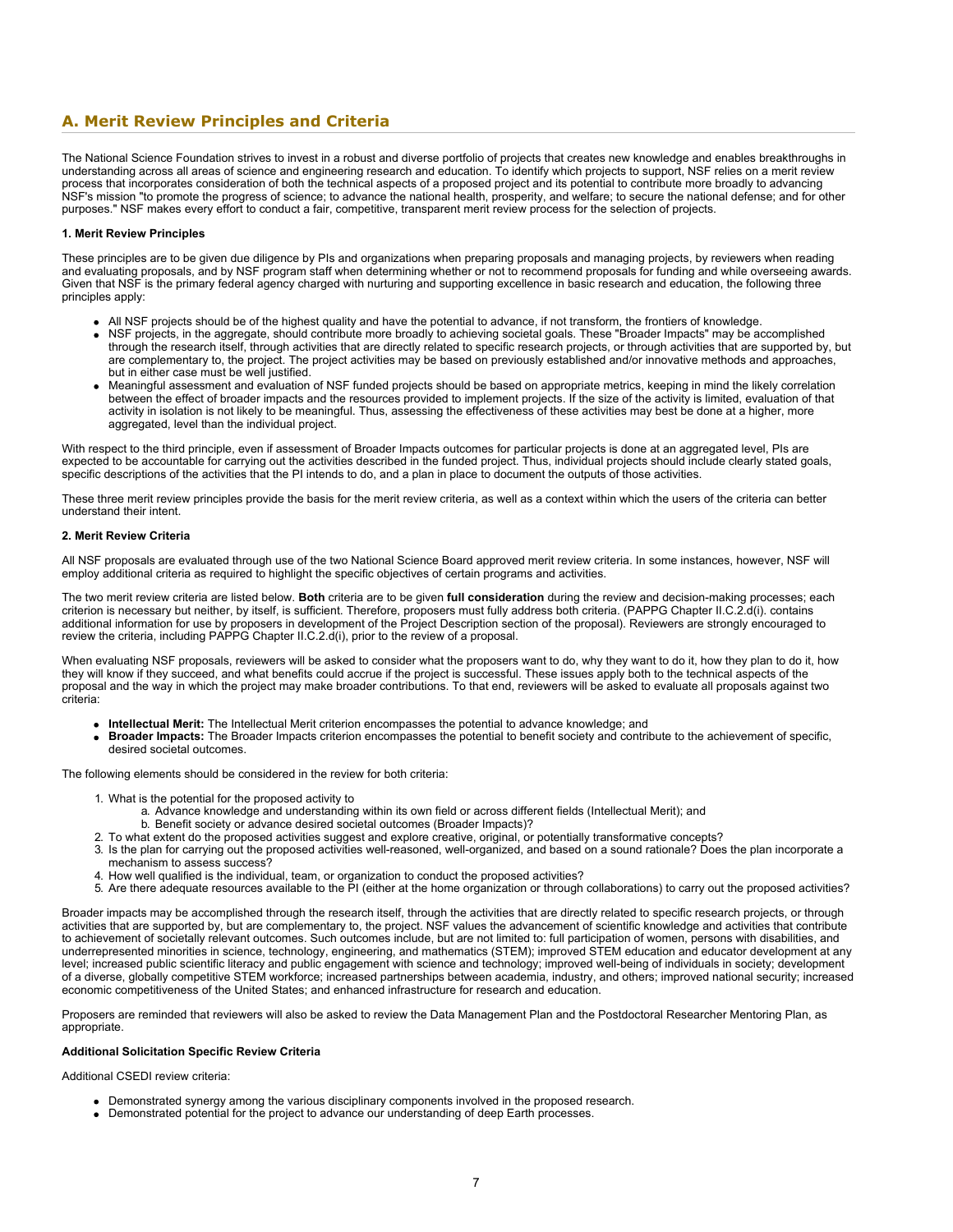## <span id="page-7-0"></span>**B. Review and Selection Process**

Proposals submitted in response to this program solicitation will be reviewed by Ad hoc Review and/or Panel Review.

Reviewers will be asked to evaluate proposals using two National Science Board approved merit review criteria and, if applicable, additional program specific criteria. A summary rating and accompanying narrative will generally be completed and submitted by each reviewer and/or panel. The Program Officer assigned to manage the proposal's review will consider the advice of reviewers and will formulate a recommendation.

After scientific, technical and programmatic review and consideration of appropriate factors, the NSF Program Officer recommends to the cognizant Division Director whether the proposal should be declined or recommended for award. NSF strives to be able to tell applicants whether their proposals have been declined or recommended for funding within six months. Large or particularly complex proposals or proposals from new awardees may require additional review and processing time. The time interval begins on the deadline or target date, or receipt date, whichever is later. The interval ends when the Division Director acts upon the Program Officer's recommendation.

After programmatic approval has been obtained, the proposals recommended for funding will be forwarded to the Division of Grants and Agreements for review of business, financial, and policy implications. After an administrative review has occurred, Grants and Agreements Officers perform the processing and issuance of a grant or other agreement. Proposers are cautioned that only a Grants and Agreements Officer may make commitments, obligations or awards on behalf of NSF or authorize the expenditure of funds. No commitment on the part of NSF should be inferred from technical or budgetary discussions with a NSF Program Officer. A Principal Investigator or organization that makes financial or personnel commitments in the absence of a grant or cooperative agreement signed by the NSF Grants and Agreements Officer does so at their own risk.

Once an award or declination decision has been made, Principal Investigators are provided feedback about their proposals. In all cases, reviews are treated as confidential documents. Verbatim copies of reviews, excluding the names of the reviewers or any reviewer-identifying information, are sent to the Principal Investigator/Project Director by the Program Officer. In addition, the proposer will receive an explanation of the decision to award or decline funding.

## <span id="page-7-1"></span>**VII. AWARD ADMINISTRATION INFORMATION**

### <span id="page-7-2"></span>**A. Notification of the Award**

Notification of the award is made to the submitting organization by a Grants Officer in the Division of Grants and Agreements. Organizations whose proposals are declined will be advised as promptly as possible by the cognizant NSF Program administering the program. Verbatim copies of reviews, not including the identity of the reviewer, will be provided automatically to the Principal Investigator. (See Section VI.B. for additional information on the review process.)

### <span id="page-7-3"></span>**B. Award Conditions**

An NSF award consists of: (1) the award notice, which includes any special provisions applicable to the award and any numbered amendments thereto; (2) the budget, which indicates the amounts, by categories of expense, on which NSF has based its support (or otherwise communicates any specific approvals or disapprovals of proposed expenditures); (3) the proposal referenced in the award notice; (4) the applicable award conditions, such as Grant General Conditions (GC-1)\*; or Research Terms and Conditions\* and (5) any announcement or other NSF issuance that may be incorporated by reference in the award notice. Cooperative agreements also are administered in accordance with NSF Cooperative Agreement Financial and Administrative Terms and Conditions (CA-FATC) and the applicable Programmatic Terms and Conditions. NSF awards are electronically signed by an NSF Grants and Agreements Officer and transmitted electronically to the organization via e-mail.

\*These documents may be accessed electronically on NSF's Website at [https://www.nsf.gov/awards/managing/award\\_conditions.jsp?org=NSF](https://www.nsf.gov/awards/managing/award_conditions.jsp?org=NSF). Paper copies may be obtained from the NSF Publications Clearinghouse, telephone (703) 292-7827 or by e-mail from [nsfpubs@nsf.gov.](mailto:nsfpubs@nsf.gov)

More comprehensive information on NSF Award Conditions and other important information on the administration of NSF awards is contained in the NSF *Proposal & Award Policies & Procedures Guide* (PAPPG) Chapter VII, available electronically on the NSF Website at [https://www.nsf.gov/publications/pub\\_summ.jsp?ods\\_key=pappg.](https://www.nsf.gov/publications/pub_summ.jsp?ods_key=pappg)

## <span id="page-7-4"></span>**C. Reporting Requirements**

For all multi-year grants (including both standard and continuing grants), the Principal Investigator must submit an annual project report to the cognizant Program Officer no later than 90 days prior to the end of the current budget period. (Some programs or awards require submission of more frequent project reports). No later than 120 days following expiration of a grant, the PI also is required to submit a final project report, and a project outcomes report for the general public.

Failure to provide the required annual or final project reports, or the project outcomes report, will delay NSF review and processing of any future funding increments as well as any pending proposals for all identified PIs and co-PIs on a given award. PIs should examine the formats of the required reports in advance to assure availability of required data.

PIs are required to use NSF's electronic project-reporting system, available through Research.gov, for preparation and submission of annual and final project reports. Such reports provide information on accomplishments, project participants (individual and organizational), publications, and other specific products and impacts of the project. Submission of the report via Research.gov constitutes certification by the PI that the contents of the report are accurate and complete. The project outcomes report also must be prepared and submitted using Research.gov. This report serves as a brief summary,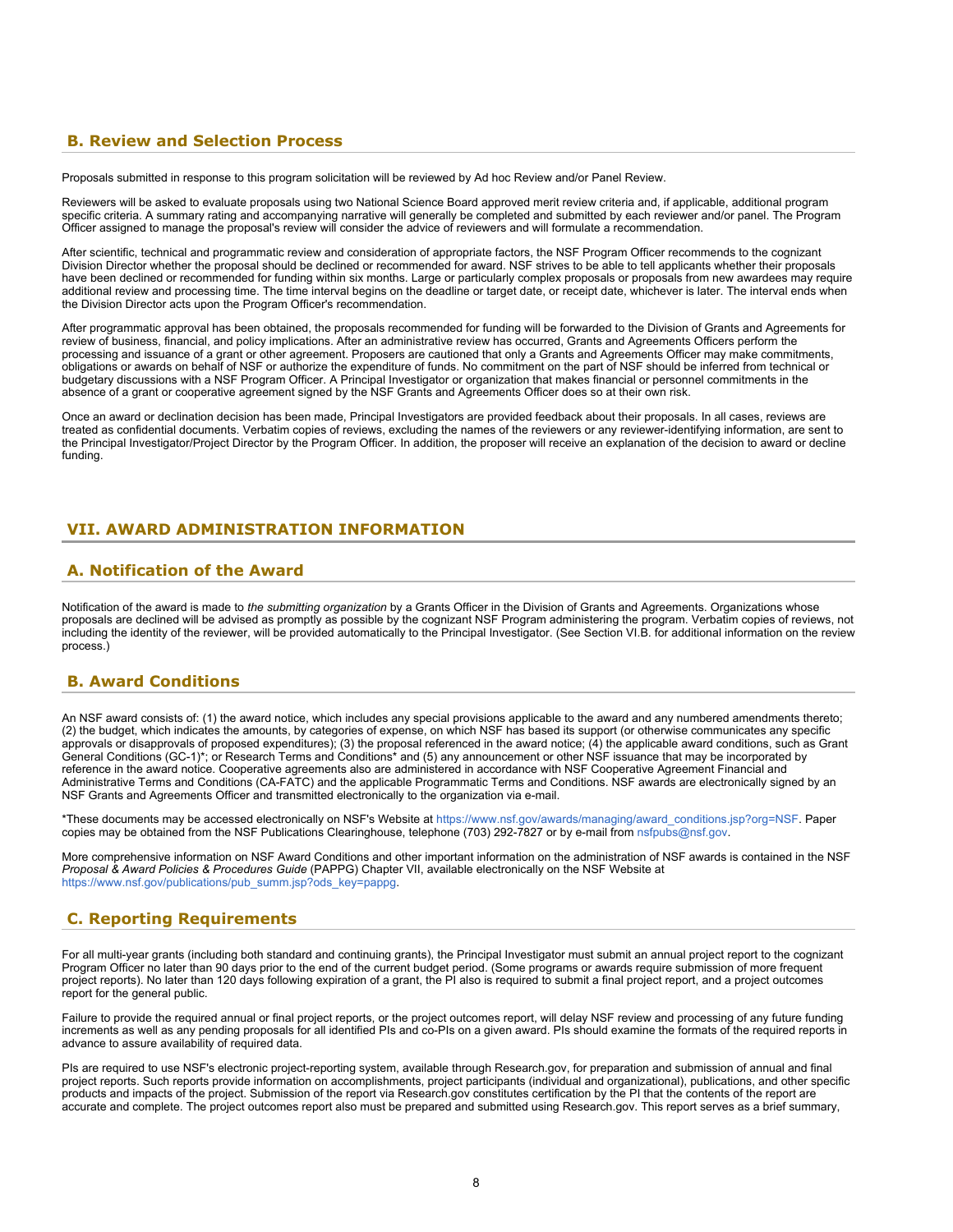prepared specifically for the public, of the nature and outcomes of the project. This report will be posted on the NSF website exactly as it is submitted by the PI.

More comprehensive information on NSF Reporting Requirements and other important information on the administration of NSF awards is contained in the *NSF Proposal & Award Policies & Procedures Guide* (PAPPG) Chapter VII, available electronically on the NSF Website at [https://www.nsf.gov/publications/pub\\_summ.jsp?ods\\_key=pappg.](https://www.nsf.gov/publications/pub_summ.jsp?ods_key=pappg)

## <span id="page-8-0"></span>**VIII. AGENCY CONTACTS**

*Please note that the program contact information is current at the time of publishing. See program website for any updates to the points of contact.*

General inquiries regarding this program should be made to:

- Robin Reichlin, Program Director, Geophysics, E 8477, telephone: (703) 292-8556, fax: (703) 292-9025, email: [rreichli@nsf.gov](mailto:rreichli@nsf.gov)
- Paul Raterron, Program, telephone: (703) 292-8565, email: [praterro@nsf.gov](mailto:praterro@nsf.gov)
- Jennifer A. Wade, telephone: (703) 292-4739, email: [jwade@nsf.gov](mailto:jwade@nsf.gov)

For questions related to the use of FastLane or Research gov, contact:

FastLane and Research.gov Help Desk: 1-800-673-6188

FastLane Help Desk e-mail: [fastlane@nsf.gov](mailto:fastlane@nsf.gov).

Research.gov Help Desk e-mail: [rgov@nsf.gov](mailto:rgov@nsf.gov)

For questions relating to Grants.gov contact:

Grants.gov Contact Center: If the Authorized Organizational Representatives (AOR) has not received a confirmation message from Grants.gov within 48 hours of submission of application, please contact via telephone: 1-800-518-4726; e-mail: [support@grants.gov.](mailto:support@grants.gov)

### <span id="page-8-1"></span>**IX. OTHER INFORMATION**

The NSF website provides the most comprehensive source of information on NSF Directorates (including contact information), programs and funding opportunities. Use of this website by potential proposers is strongly encouraged. In addition, "NSF Update" is an information-delivery system designed to keep potential proposers and other interested parties apprised of new NSF funding opportunities and publications, important changes in proposal and award policies and procedures, and upcoming NSF [Grants Conferences](https://www.nsf.gov/bfa/dias/policy/outreach.jsp). Subscribers are informed through e-mail or the user's Web browser each time new publications are issued that match their identified interests. "NSF Update" also is available on [NSF's website](https://www.nsf.gov/cgi-bin/goodbye?https://public.govdelivery.com/accounts/USNSF/subscriber/new?topic_id=USNSF_179).

Grants.gov provides an additional electronic capability to search for Federal government-wide grant opportunities. NSF funding opportunities may be accessed via this mechanism. Further information on Grants.gov may be obtained at https[://www.grants.gov.](https://www.grants.gov/)

## **ABOUT THE NATIONAL SCIENCE FOUNDATION**

The National Science Foundation (NSF) is an independent Federal agency created by the National Science Foundation Act of 1950, as amended (42 USC 1861-75). The Act states the purpose of the NSF is "to promote the progress of science; [and] to advance the national health, prosperity, and welfare by supporting research and education in all fields of science and engineering."

NSF funds research and education in most fields of science and engineering. It does this through grants and cooperative agreements to more than 2,000 colleges, universities, K-12 school systems, businesses, informal science organizations and other research organizations throughout the US. The Foundation accounts for about one-fourth of Federal support to academic institutions for basic research.

NSF receives approximately 55,000 proposals each year for research, education and training projects, of which approximately 11,000 are funded. In addition, the Foundation receives several thousand applications for graduate and postdoctoral fellowships. The agency operates no laboratories itself but does support National Research Centers, user facilities, certain oceanographic vessels and Arctic and Antarctic research stations. The Foundation also supports cooperative research between universities and industry, US participation in international scientific and engineering efforts, and educational activities at every academic level.

*Facilitation Awards for Scientists and Engineers with Disabilities* (FASED) provide funding for special assistance or equipment to enable persons with disabilities to work on NSF-supported projects. See the *NSF Proposal & Award Policies & Procedures Guide* Chapter II.E.6 for instructions regarding preparation of these types of proposals.

The National Science Foundation has Telephonic Device for the Deaf (TDD) and Federal Information Relay Service (FIRS) capabilities that enable individuals with hearing impairments to communicate with the Foundation about NSF programs, employment or general information. TDD may be accessed at (703) 292-5090 and (800) 281-8749, FIRS at (800) 877-8339.